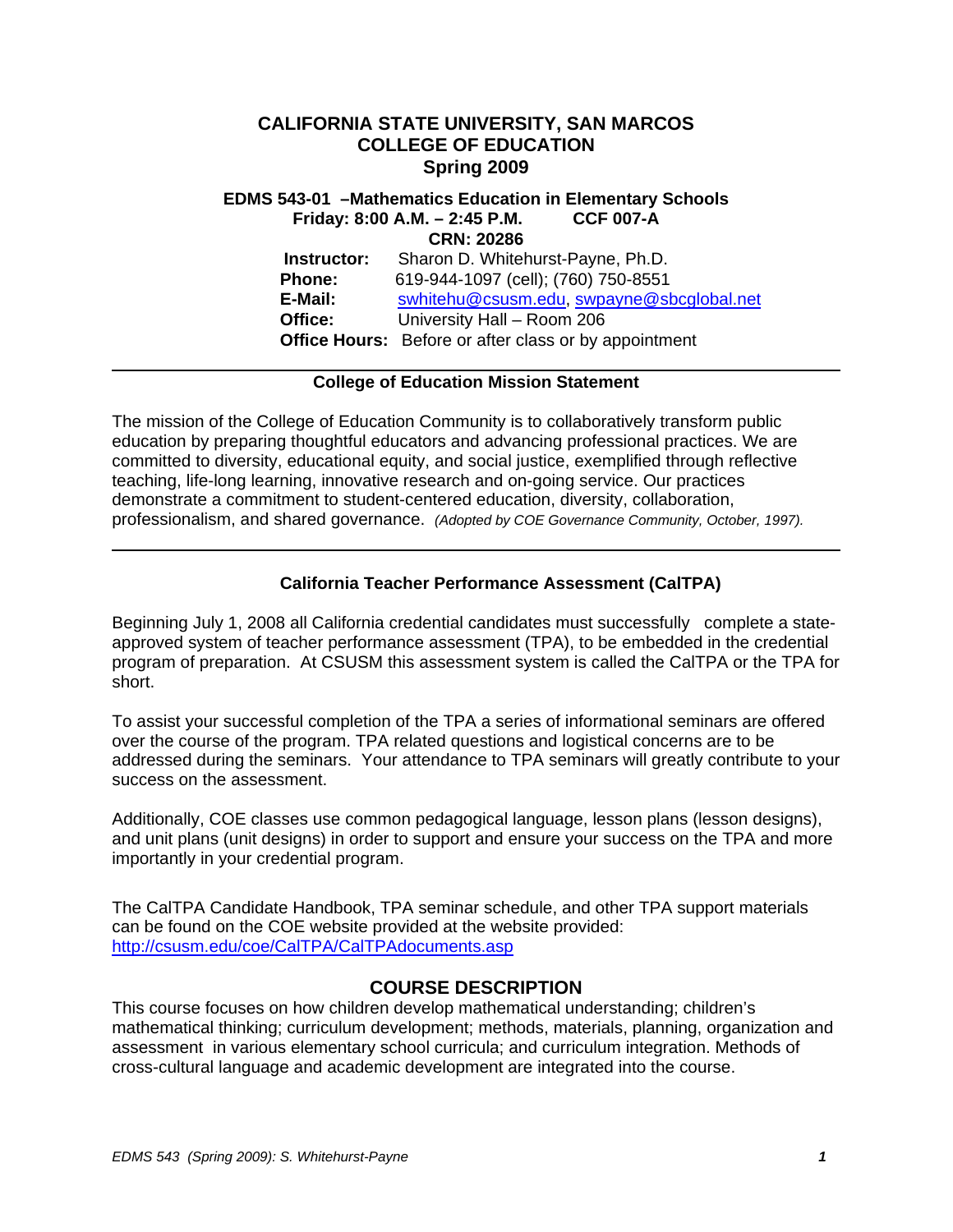# **Course Prerequisites**

Admission to the Multiple Subject/CLAD Teacher Credential Program is a prerequisite.

# **Course Objectives**

1. Using reflective writings, teacher candidates will provide ongoing evidence of good depth of understanding as well as application to the classroom, of chosen ideas from weekly assigned readings.

2. Using the interview process to apply the pedagogical content knowledge that is being learned in the course, teacher candidates will improve their use of inquiry for assessment purposes by focusing on students' thinking about mathematics to better understand elementary level students with different understandings and plan appropriate interventions.

3. By merging theory and practice in order to enable their future students to understand a mathematical topic and make connections among ideas related to this topic, teacher candidates will participate in the design, construction, and presentation of a reform-minded mathematical activity that focuses on students' mathematical thinking.

4. By compiling an effective list of resources on a predetermined math topic, teacher candidates will demonstrate evidence that they are able to provide students with access to a balanced and comprehensive mathematics curriculum that promotes and enhances student learning and understanding, and provides conceptual understanding of the logic and structure of mathematics, problem-solving skills, and computational and procedural skills.

5. By reflecting on and weaving what has been learned in the course during the semester regarding mathematics standards, reform-minded mathematics ideas, constructivist teaching and learning methods which enhance how children think and problem solve, teacher candidates will analyze the curriculum that is currently being implemented in their practicum classroom.

### **FOCUS QUESTIONS**

These focus questions will serve as a guide throughout this course. They will direct our thinking and study as we learn more about teaching children mathematics. When you complete this course, you should have knowledge, understanding, and experiences that will help you answer these questions:

- 1. How do children develop mathematical understanding, competence, and confidence?
- 2. How does the culture of the classroom affect mathematical communication and learning?
- 3. How does the teacher help all children become successful in learning mathematics?
- 4. How will you continue to develop your mathematical understanding, confidence, and competence?
- 5. How does the teacher analyze the curriculum in relation to State Mathematical Content Standards?

# **Unique Course Requirements**

Students will be required to have access to children in grades K-6 for the purpose of conducting a series of math interviews to learn about how children think and problem solve.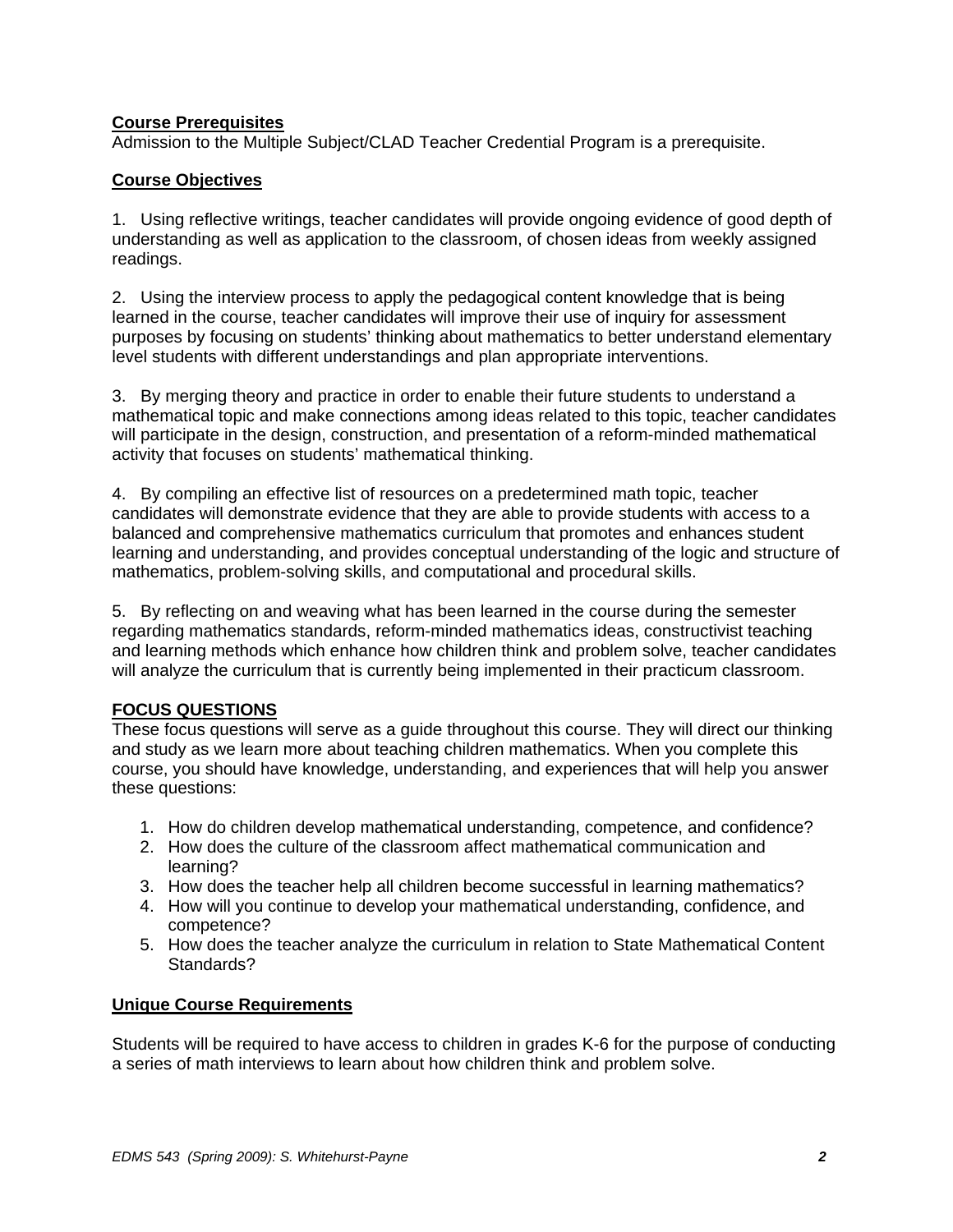Each student will be required to implement and videotape a lesson in his or her observation classroom.

### **Required Texts**

- Van de Walle, J. A. (2007). *Elementary and middle school mathematics: Teaching developmentally* (6th ed). Boston: Pearson Education, Inc. ISBN: 0-205-48392-5 The text has a companion Web site at: http://wps.ablongman.com/ab\_vandewalle\_math\_5.
- California Department of Education (2000). *Mathematics framework for California public schools, kindergarten through grade twelve* (2000 Revised Ed.). Sacramento, CA: Author. This document can be found on the WWW at: http://www.cde.ca.gov/re/pn/fd/documents/mathematics-frame.pdf. The Web site contains a downloadable PDF file. There are also copies in the library for checkout**.**
- Taskstream account is required.

### **You are required to access the following Web sites and materials for this course.**

- National Council of Teachers of Mathematics (2000). *Principles and standards for school mathematics*. Reston, VA: Author. This document can be found at: http://standards.nctm.org/
- Star Test Blueprints for Standards Items (grades 2-7) http://www.cde.ca.gov/ta/tg/sr/documents/bpcstmath2to7.pdf

### **Authorization to Teach English Learners**

This credential program has been specifically designed to prepare teachers for the diversity of languages often encountered in California public school classrooms. The authorization to teach English learners is met through the infusion of content and experiences within the credential program, as well as additional coursework. Students successfully completing this program receive a credential with authorization to teach English learners. *(Approved by CCTC in SB 2042 Program Standards, August 02)* 

### **Teacher Performance Expectation (TPE) Competencies**

The course objectives, assignments, and assessments have been aligned with the CTC standards for the Multiple Subject Credential. This course is designed to help teachers seeking a California teaching credential to develop the skills, knowledge, and attitudes necessary to assist schools and district in implementing effective programs for all students. The successful candidate will be able to merge theory and practice in order to realize a comprehensive and extensive educational program for all students. You will be required to formally address the following TPEs in this course: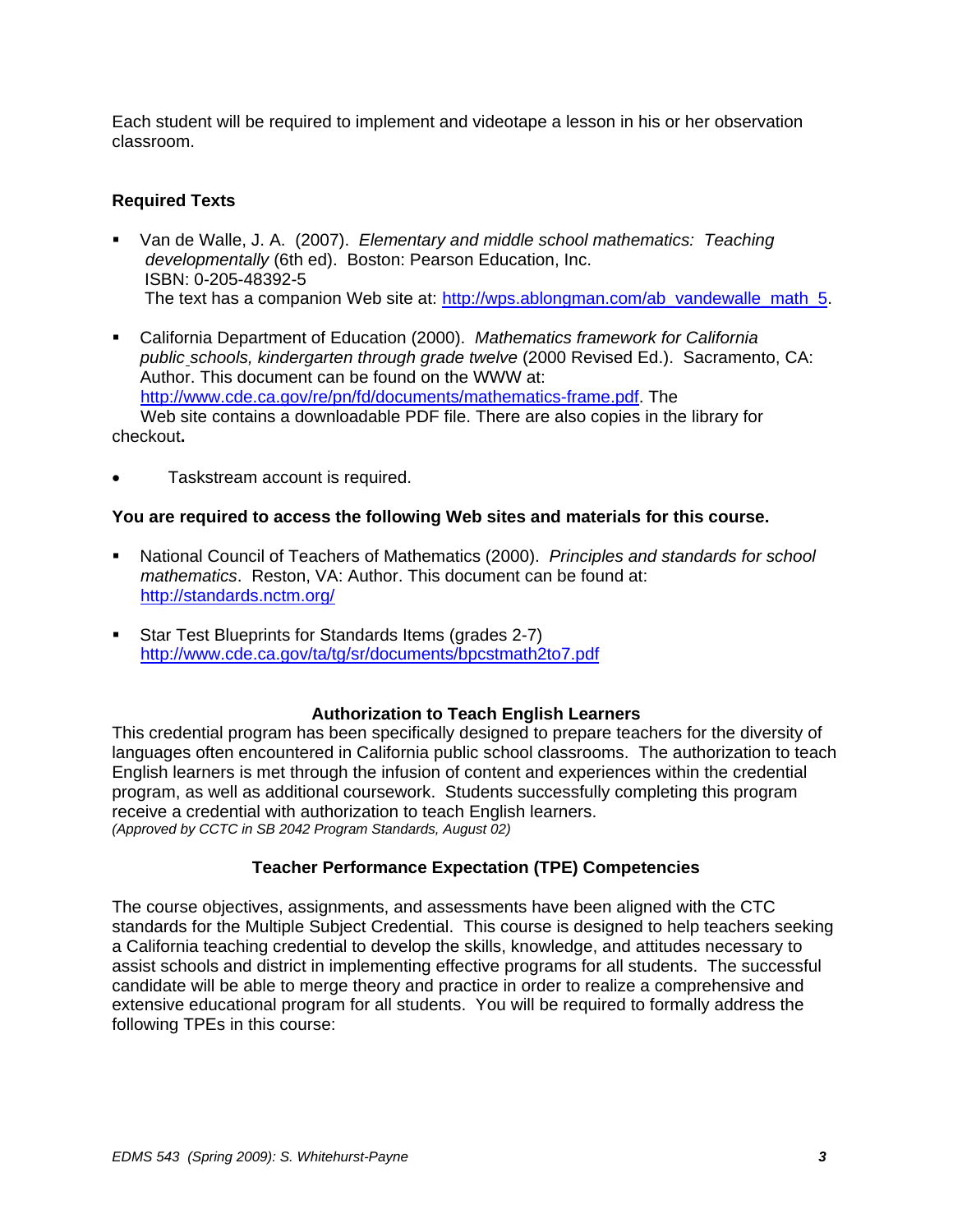### **CTC Standards Alignment:**

The course objectives, assignments, and assessments have been aligned with the CTC standards for Multiple Subjects Credential. The following standards are a primary emphasis in this course:

- • **Standard 3**: Relationship between Theory and Practice
- • **Standard 4:** Pedagogical Thought and Reflective Practice
- **Standard 5:** Equity, Diversity and Access to the Core Curriculum for All Children
- • **Standard 8A:** Pedagogical Preparation for Subject-Specific Content Instruction by MS Candidates (Mathematics)

#### **Teacher Performance Expectation (TPE) Competencies:**

#### **Primary Emphases**:

- TPE 1a-Subject Specific Pedagogical Skills for MS Teaching (Mathematics)
- TPE 2-Monitoring Student Learning During Instruction

#### **Secondary Emphases**:

- • TPE 3-Interpretation and Use of Assessments
- TPE 4-Making Content Accessible
- TPE 5-Student Engagement
- TPE 6a-Developmentally Appropriate Practices in Grades K-3
- TPE 6b-Developmentally Appropriate Practices in Grades 4-8
- TPE 6d- Developmentally Appropriate Teaching Practices for Special Education: Teaching the Special Education Population in the General Education **Environment**
- TPE 7-Teaching English Learners
- TPE 8-Learning About Students
- TPE 9-Instructional Planning
- TPE 10-Instructional Time
- TPE 11-Social Environment
- TPE 13-Professional Growth
- TPE 14-Educational Technology in Teaching and Learning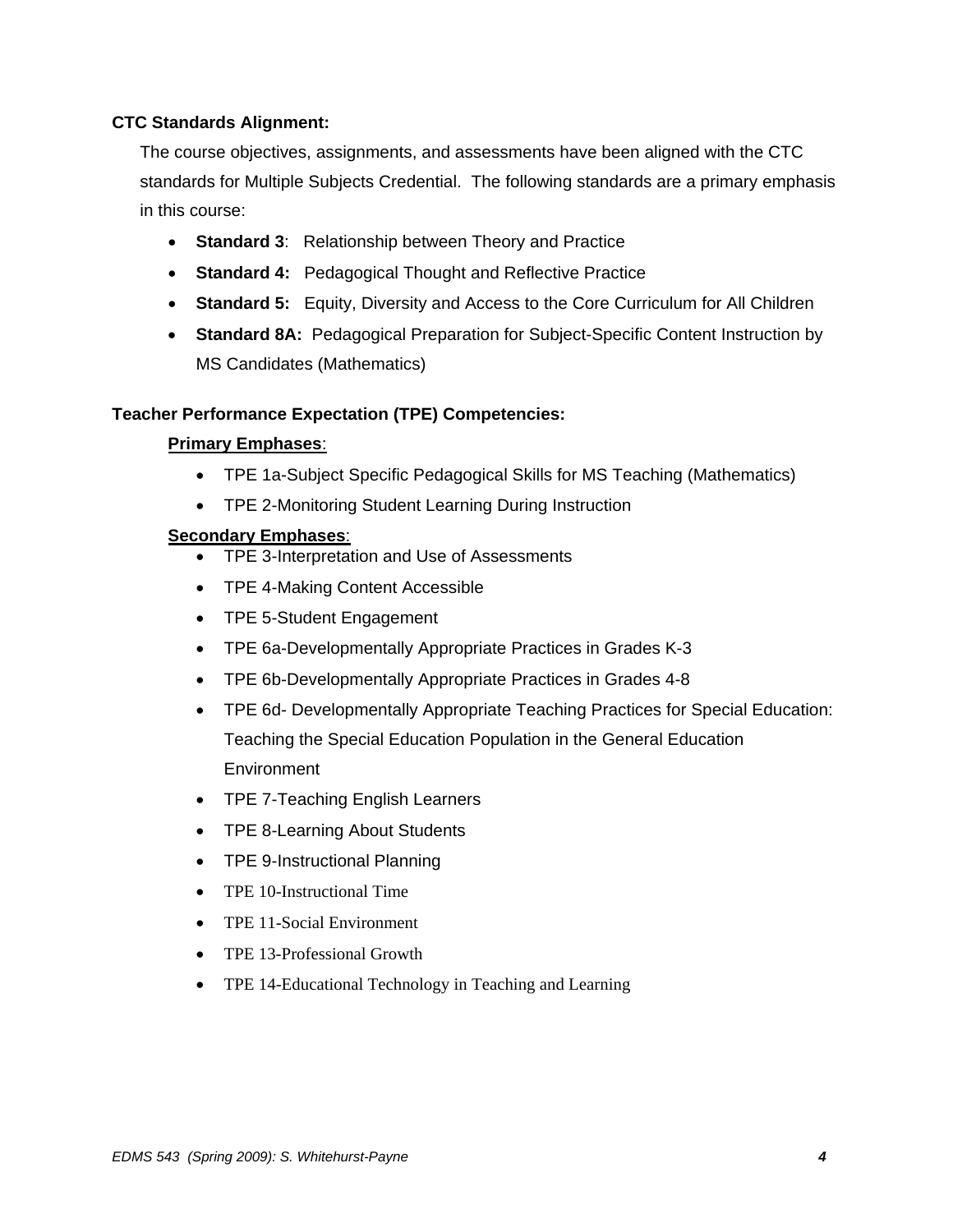#### **College of Education Attendance Policy**

 instructor as soon as possible. *(Adopted by the COE Governance Community, December, 1997).* Due to the dynamic and interactive nature of courses in the College of Education, all students are expected to attend all classes and participate actively. At a minimum, students must attend more than 80% of class time, or s/he may not receive a passing grade for the course at the discretion of the instructor. Individual instructors may adopt more stringent attendance requirements. Should the student have extenuating circumstances, s/he should contact the

If you miss one class session (2 hours and 45 minutes) or are late (or leave early) more than two sessions, you cannot receive a grade of "A". If you miss one and a half class sessions, your **highest** possible grade may be a "C+".

If possible, please discuss with the instructor any extenuating circumstances that will cause you to miss class prior to your absence. Attendance will be taken at each class session. Furthermore, grades on assignments turned in late will be lowered unless **prior arrangements**  have been made with the instructor. Absence is no excuse for not turning in assignments, as they may be sent electronically (e-mail) to the instructor.

#### **Students with Disabilities Requiring Reasonable Accommodations**

Students must be approved for services by providing appropriate and recent documentation to the Office of Disable Student Services (DSS). This office is located in Craven Hall 5205, and can be contacted by phone at (760) 750-4905, or TTY (760) 750-4909. Students authorized by DSS to receive reasonable accommodations should meet with their instructor during office hours or, in order to ensure confidentiality, in a more private setting.

### **Course Requirements and Grading Standards**

### **ASSIGNMENTS (The relative weight for each assignment is indicated as a percentage of the total course grade)**

*Detailed assignment guidelines and scoring rubrics (course packet) will be provided electronically to each student for all written assignments below. The course calendar/topics schedule is attached to this syllabus*.

### **Reading Assignments/Reflections including Standards and Assessment Activities (10%)**

Using the mandatory assigned readings, your experiences from your tutoring and observations, each week students should clearly articulate your thoughts on how you might **specifically apply** what you learned to how you plan to teach mathematics to your students. Please do not repeat verbatim from the readings. In addition, students will work in groups to present the standards for a particular grade level after readings.

#### **Math Menu Activity/Alternative Activity (5%)**

Each student will be responsible for presenting an individual activity to engage the class in either an alternative algorithm or a math menu activity.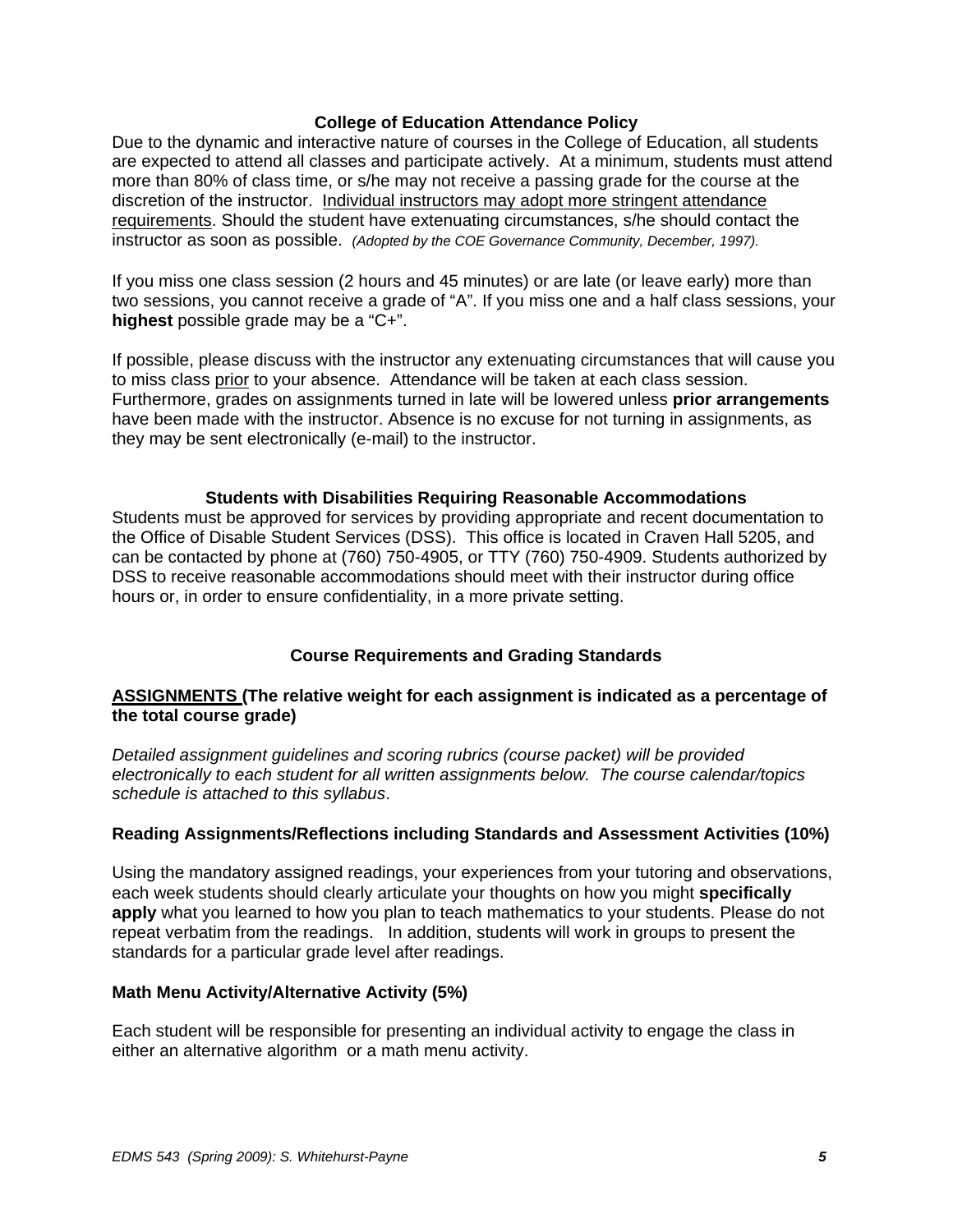#### **Student Interviews (20%)**

You will conduct two different student interviews based on questions provided in class. Each interview is worth 10 points. For each interview, you will pose mathematical problems to any one student at a predetermined grade level. The purpose is to get you to begin thinking about students' mathematical understanding, to learn how to effectively pose questions, and interpret the meaning of students' answers, and to provide you with an opportunity to interact with students. You will also interview your cooperating teacher to help you formulate your thoughts about your preparation as a teacher. Instruments will be provided to serve as a foundation.

### **Lesson Design (includes Technology Plan and Reference list) (55%)**

You will first compile resources on a predetermined mathematical topic (15%) and then design a lesson that you will present and videotape in an elementary class (20%). The purpose of this activity is to help you learn how to design effective mathematical activities, to provide you with an opportunity to begin compiling mathematical resources, and to provide an opportunity for you to practice teaching mathematics in an authentic classroom setting.

#### **Individual Creative Projects (5%)**

Literature book/Creative project**:** Develop (conceptualize and draft) a children's literature book/creative project that can be used to teach a mathematics concept and present it to the class. As a part of your personal and professional growth, you will begin to understand the context of how to design materials that provide access to all students and stimulate students' imagination in facilitating the learning of mathematics.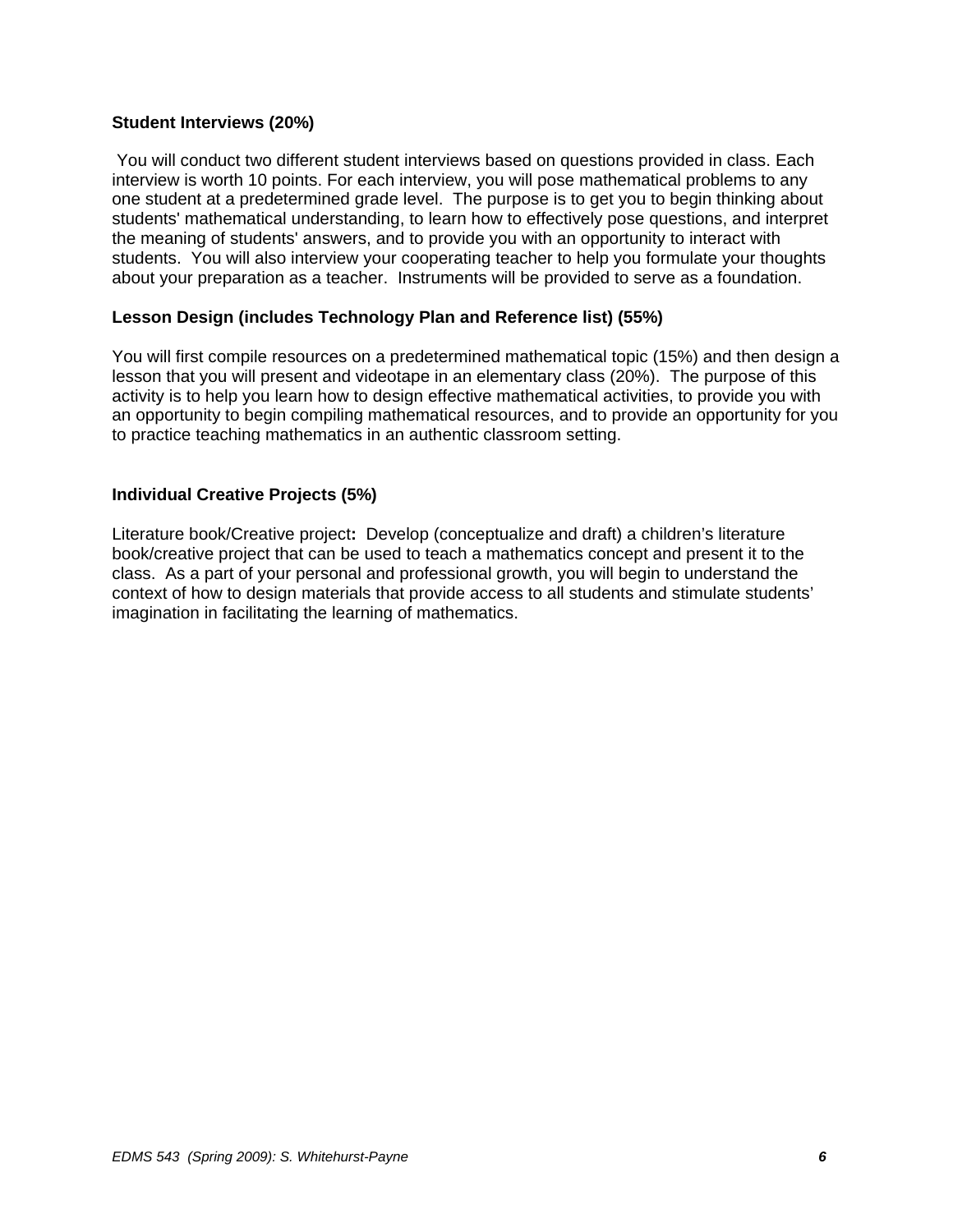### **Active Attendance, Participation, Collaboration, and Professionalism (5%)**

Defined as actively engaging and contributing in **all** class discussions and activities, students will be evaluated **daily**. Correspondingly attendance is an essential ingredient. [Deviations must be discussed with the instructor.] A prime example of the manifestation will occur during the presentations on the standards. A positive attitude is an important component for establishing the definition for active participation and collaboration. In addition, the student will be expected to exhibit professional behavior and demeanor at all times.

#### **All University Writing Requirement**

All CSU students must demonstrate competency in writing skills as a requirement for graduation. At Cal State San Marcos, students complete the graduation writing assessment through the All-University Writing Requirement. This requirement mandates that every course at the University must have a writing component of at least 2,500 words (approximately 10 pages). **The writing requirement for this course will be met through weekly writings, student interview analyses, and the creation of a lesson plan and mathematical resources.** 

#### **CSUSM Academic Honesty Policy**

Students will be expected to adhere to standards of academic honesty and integrity, as outlined in the Student Academic Honesty Policy. All written work and oral assignments must be original work. All ideas/materials that are borrowed from other sources must have appropriate references to the original sources. Any quoted material should give credit to the source and be punctuated with quotation marks.

Students are responsible for honest completion of their work including examinations. There will be no tolerance for infractions. If you believe there has been an infraction by someone in the class, please bring it to the instructor's attention. The instructor reserves the right to discipline any student for academic dishonesty in accordance with the general rules and regulations of the university. Disciplinary action may include the lowering of grades and/or the assignment of a failing grade for an exam, assignment, or the class as a whole."

Incidents of Academic Dishonesty will be reported to the Dean of Students. Sanctions at the University level may include suspension or expulsion from the University.

#### **Plagiarism:**

As an educator, it is expected that each student will do his/her own work, and contribute equally to group projects and processes. Plagiarism or cheating is unacceptable under any circumstances. If you are in doubt about whether your work is paraphrased or plagiarized see the Plagiarism Prevention for Students website http://library.csusm.edu/plagiarism/index.html. If there are questions about academic honesty, please consult the University catalog.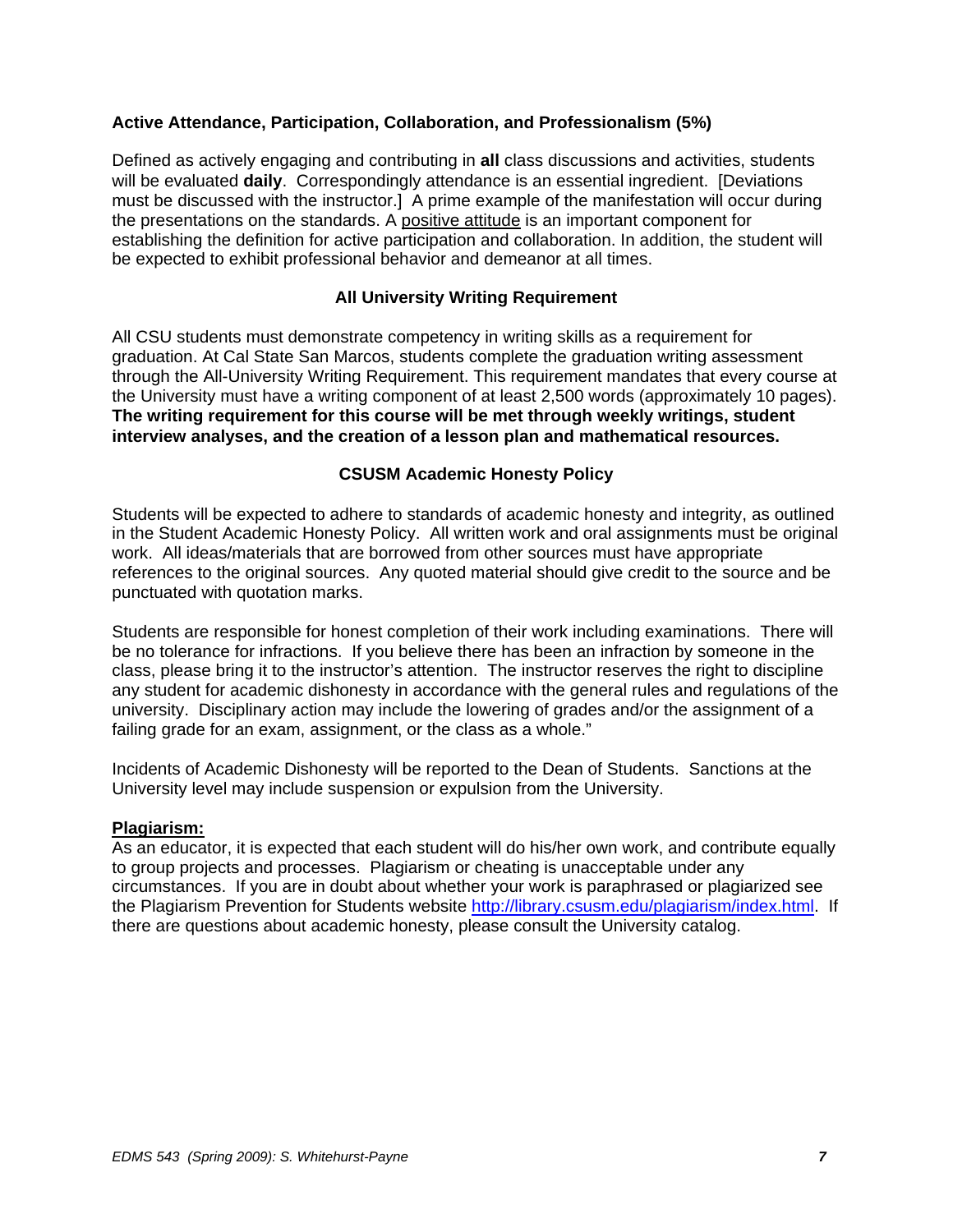**GRADING SCALE:** Grades for this course will be based on the following grading scale:

|               | A94% - 100 % |
|---------------|--------------|
| A-90% - 93%   |              |
| B+88% - 89%   |              |
|               |              |
| B 83% - 87 %  |              |
| B-  80% - 82% |              |
|               |              |
| C+78% - 79%   |              |
|               |              |
| C-70% - 72%   |              |
|               |              |

### **Exemplary "A" Students:**

- Demonstrate serious commitment to their learning, making full use of the learning opportunities available and searching out the implications of their learning for future use.
- Complete all assignments thoroughly and thoughtfully toward the goal of developing in-depth math projects.
- Make insightful connections between all assignments and their developing overall understanding of mathematical concepts; they continually question and examine concepts in a genuine spirit of inquiry.
- Students show a high level of achievement of course goals.

#### **"B" Students:**

- **Simply comply with the course requirements and expectations.**
- Complete all assignments, usually thoroughly and thoughtfully.
- Usually connect assignments to their developing overall understanding of mathematical concepts; may be satisfied with accepting their learning as it is received without deeply examining concepts or seeking a higher level of understanding.
- **Students show reasonable achievement of course goals.**

#### **"C" Students:**

- **•** Demonstrate an inconsistent level of compliance to course requirements and expectations.
- **EXECOMPLETE A.1 Asset Inc.** The limited thoroughness and thoughtfulness.
- Make limited connections between assignments and their developing overall understanding of mathematical concepts; may not be open to examining concepts on a deeper level and

may

actually dismiss the importance of such inquiry.

 Attempt, but show limited progress in achieving course goals.

#### **Remember! You are required to maintain a B average (3.0 GPA) in your teacher education courses to receive a teaching credential in the State of California.**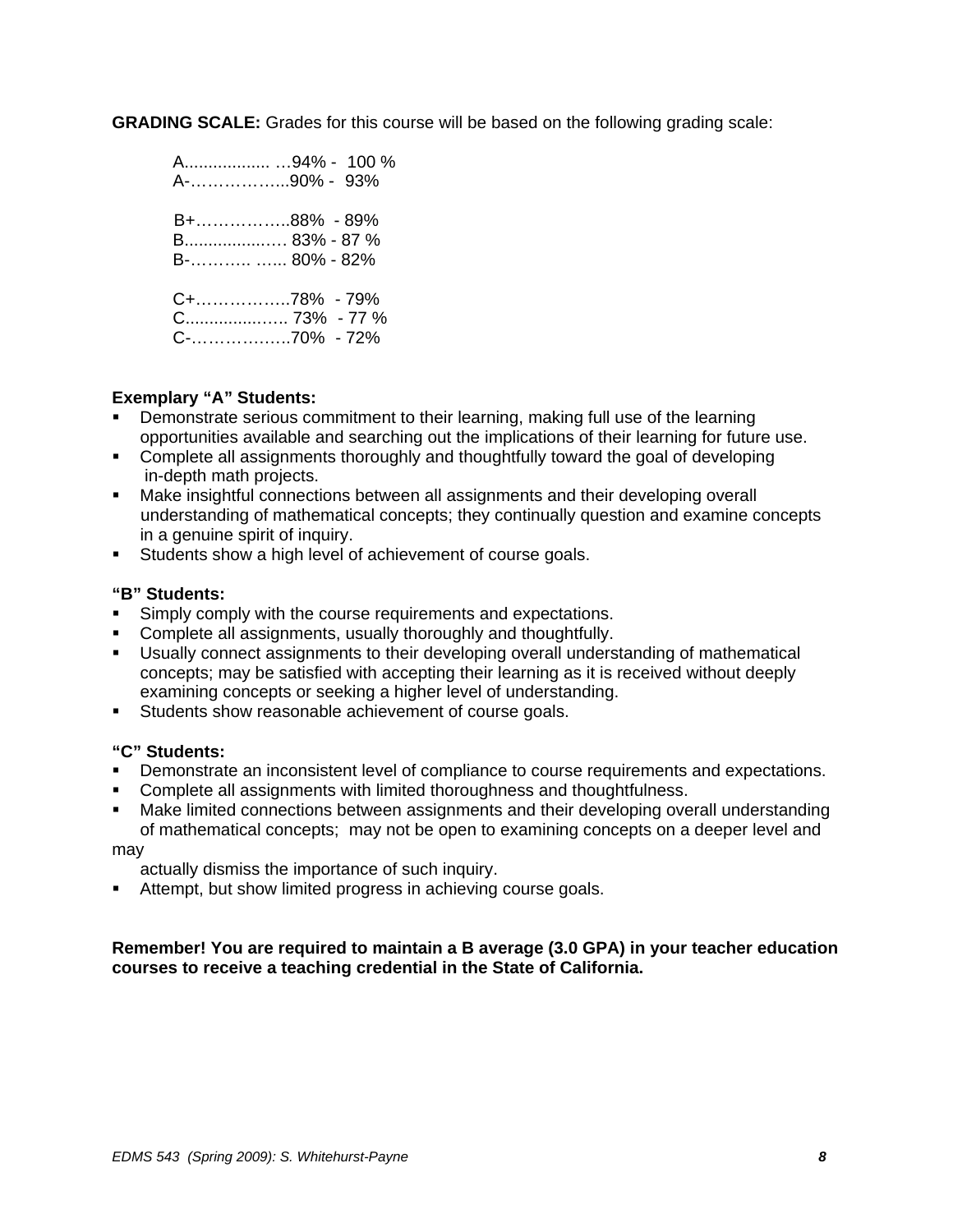#### **Lesson Design Assignment**  EDMS 543

|                       |                      | <b>Nearly</b>        |                      |                      |
|-----------------------|----------------------|----------------------|----------------------|----------------------|
|                       | <b>Developing</b>    | <b>Meets</b>         | <b>Meets</b>         | <b>Exceeds</b>       |
| <b>TPE 1, 1a</b>      | Candidates' lesson   | Candidates' lesson   | Candidates' lesson   | Candidates' lesson   |
| Subject Specific      | plan and             | plan and             | plan and             | plan and             |
| Pedagogical skills    | presentation         | presentation         | presentation         | presentation         |
| for MS Teaching       | demonstrates little  | demonstrates some    | demonstrates         | demonstrates         |
| Assignment            | to no                | understanding of     | considerable         | exceptional          |
| (Teaching             | understanding of     | how to teach the     | understanding of     | understanding of     |
| Mathematics in a      | how to teach the     | state adopted        | how to teach the     | how to teach the     |
| Multiple Subject      | state adopted        | academic content     | state adopted        | state adopted        |
| Assignment)           | academic content     | standard in          | academic content     | academic content     |
|                       | standard in          | mathematics          | standard in          | standard in          |
|                       | mathematics          |                      | mathematics          | mathematics          |
| TPE <sub>4</sub>      | Candidates' lesson   | Candidates' lesson   | Candidates' lesson   | Candidates' lesson   |
| <b>Making Content</b> | plan and             | plan and             | plan and             | plan and             |
| Accessible            | presentation will    | presentation will    | presentation will    | presentation will    |
|                       | demonstrate little   | demonstrate some     | demonstrate          | demonstrate          |
|                       | to no                | understanding in     | considerable         | exceptional          |
|                       | understanding in     | the use of           | understanding in     | understanding in     |
|                       | the use of           | pedagogical          | the use of           | the use of           |
|                       | pedagogical          | strategies that will | pedagogical          | pedagogical          |
|                       | strategies that will | provide all students | strategies that will | strategies that will |
|                       | provide all students | access to the        | provide all students | provide all students |
|                       | access to the        | mathematics          | access to the        | access to the        |
|                       | mathematics          | curriculum           | mathematics          | mathematics          |
|                       | curriculum           |                      | curriculum           | curriculum           |
| TPE 6, 6a, 6b         | Candidates' lesson   | Candidates' lesson   | Candidates' lesson   | Candidates' lesson   |
| Developmentally       | plan and             | plan and             | plan and             | plan and             |
| Appropriate           | presentation will    | presentation will    | presentation will    | presentation will    |
| Teaching              | demonstrate little   | demonstrate some     | demonstrate          | demonstrate          |
| Practices - Grades    | to no                | understanding in     | considerable         | exceptional          |
| K-3 & 4-8             | understanding in     | the use of           | understanding in     | understanding in     |
|                       | the use of           | developmentally      | the use of           | the use of           |
|                       | developmentally      | appropriate          | developmentally      | developmentally      |
|                       | appropriate          | teaching practices.  | appropriate          | appropriate          |
|                       | teaching practices.  |                      | teaching practices.  | teaching practices.  |

Secondary TPE's for this Assignment

- ¾ TPE 2 Monitoring Student Learning During Instruction
- $\triangleright$  TPE 5 Student Engagement
- $\triangleright$  TPE 9 Instructional Planning
- $\triangleright$  TPE 10 Instructional Time
- $\triangleright$  TPE 11 Social Environment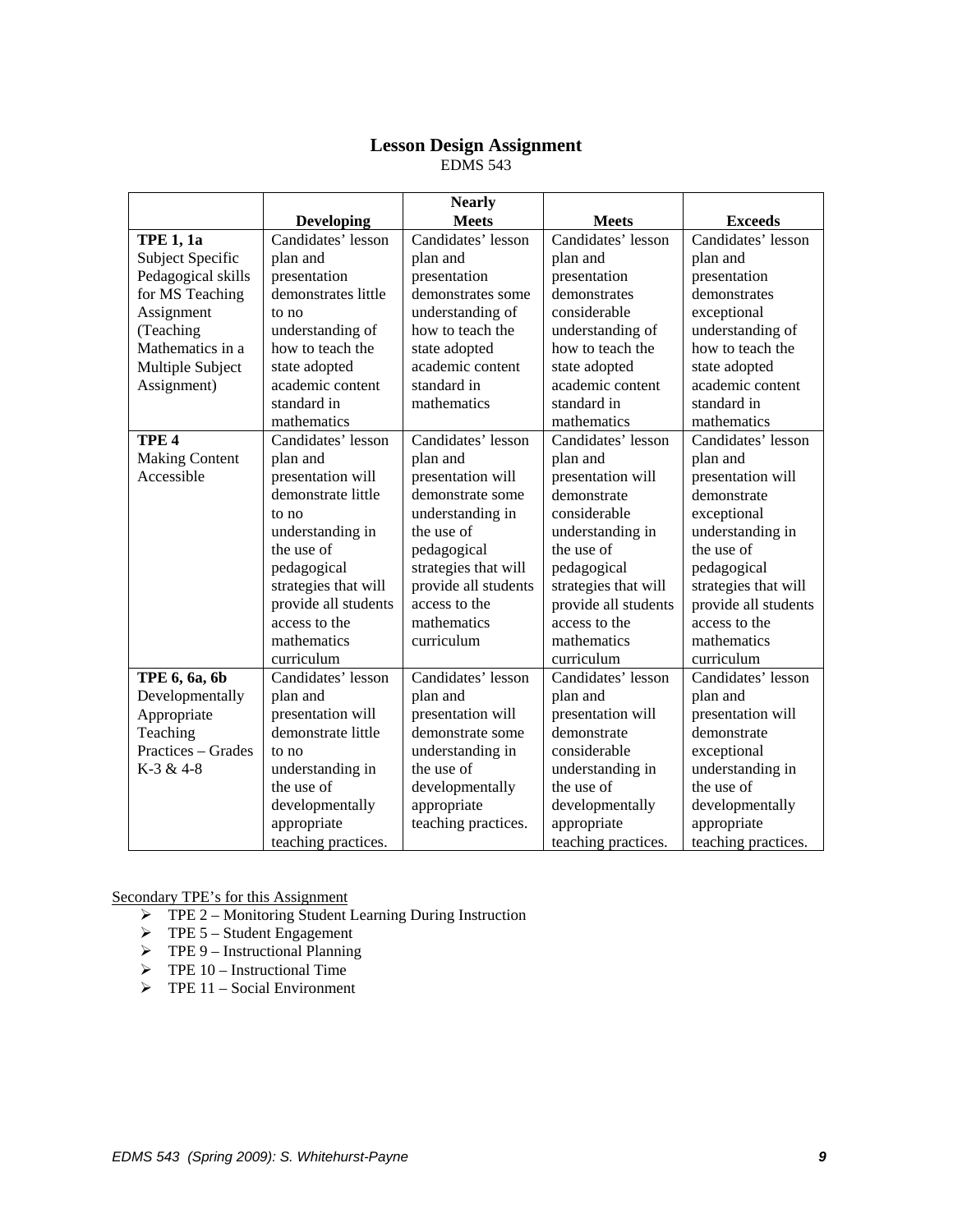# **Lesson Resources Assignment**

EDMS 543

|                       |                    | <b>Nearly</b>      |                    |                    |
|-----------------------|--------------------|--------------------|--------------------|--------------------|
|                       | <b>Developing</b>  | <b>Meets</b>       | <b>Meets</b>       | <b>Exceeds</b>     |
| TPE <sub>4</sub>      | Candidates'        | Candidates'        | Candidates'        | Candidates'        |
| <b>Making Content</b> | resources and      | resources and      | resources and      | resources and      |
| Accessible            | descriptions will  | descriptions will  | descriptions will  | descriptions will  |
|                       | demonstrate little | demonstrate some   | demonstrate        | demonstrate        |
|                       | to no              | understanding of   | considerable       | exceptional        |
|                       | understanding of   | how instructional  | understanding of   | understanding of   |
|                       | how instructional  | resources can help | how instructional  | how instructional  |
|                       | resources can help | provide all        | resources can help | resources can help |
|                       | provide all        | students with      | provide all        | provide all        |
|                       | students with      | access to a        | students with      | students with      |
|                       | access to a        | balanced and       | access to a        | access to a        |
|                       | balanced and       | comprehensive      | balanced and       | balanced and       |
|                       | comprehensive      | curriculum.        | comprehensive      | comprehensive      |
|                       | curriculum.        |                    | curriculum.        | curriculum.        |

Secondary TPE's for this Assignment

- ¾ TPE 1a Subject-Specific Pedagogical Skills for MS Teaching Assignments (Teaching Mathematics in a MS Assignment)
- $\triangleright$  TPE 5 Student Engagement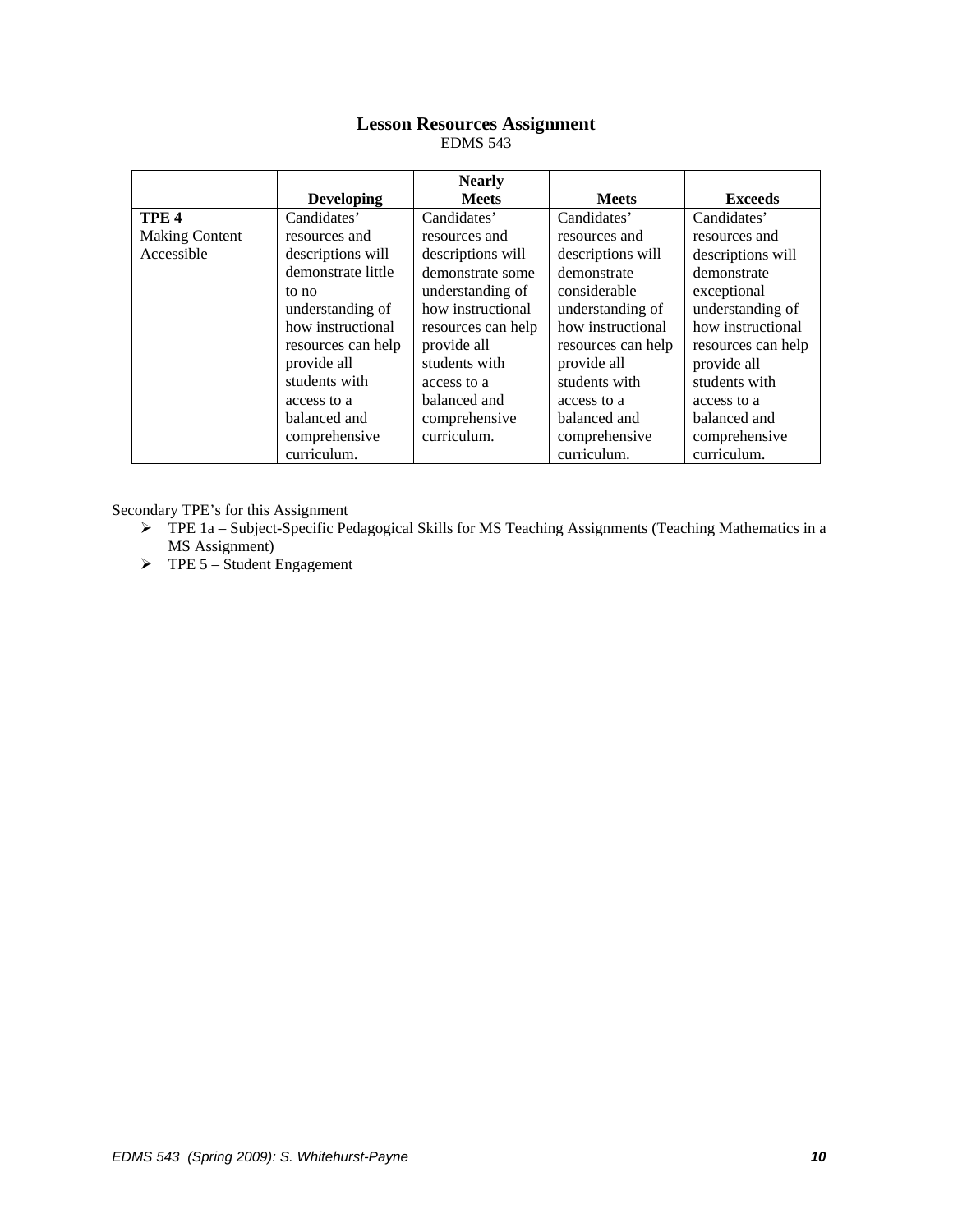# **Student Interviews Assignment**

EDMS 543

|                         |                        | <b>Nearly</b>         |                       |                       |
|-------------------------|------------------------|-----------------------|-----------------------|-----------------------|
|                         | <b>Developing</b>      | <b>Meets</b>          | <b>Meets</b>          | <b>Exceeds</b>        |
| <b>TPE 1, 1a</b>        | Candidate's            | Candidate's           | Candidate's           | Candidate's           |
| Subject Specific        | assessment and         | assessment and        | assessment and        | assessment and        |
| Pedagogical             | recommendations        | recommendations       | recommendations       | recommendations       |
| skills for MS           | from the student       | from the student      | from the student      | from the student      |
| Teaching                | interview              | interview             | interview             | interview             |
| Assignment              | demonstrates little to | demonstrates some     | demonstrates          | demonstrates          |
| (Teaching               | no understanding of    | understanding of how  | considerable          | exceptional           |
| Mathematics in a        | how to teach the state | to teach the state    | understanding of how  | understanding of how  |
| Multiple Subject        | adopted academic       | adopted academic      | to teach the state    | to teach the state    |
| Assignment)             | content standard in    | content standard in   | adopted academic      | adopted academic      |
|                         | mathematics            | mathematics           | content standard in   | content standard in   |
|                         |                        |                       | mathematics           | mathematics           |
| TPE <sub>2</sub>        | Candidate's            | Candidate's           | Candidate's           | Candidate's           |
| Monitoring              | assessment and         | assessment and        | assessment and        | assessment and        |
| <b>Student Learning</b> | recommendations        | recommendations       | recommendations       | recommendations       |
| During                  | from the student       | from the student      | from the student      | from the student      |
| Instruction             | interview              | interview             | interview             | interview             |
|                         | demonstrates little to | demonstrates some     | demonstrates          | demonstrates          |
|                         | no understanding of    | understanding of how  | considerable          | exceptional           |
|                         | how to monitor         | to monitor student    | understanding of how  | understanding of how  |
|                         | student learning and   | learning and how to   | to monitor student    | to monitor student    |
|                         | how to effectively     | effectively make use  | learning and how to   | learning and how to   |
|                         | make use of this       | of this information   | effectively make use  | effectively make use  |
|                         | information when       | when teaching.        | of this information   | of this information   |
|                         | teaching.              |                       | when teaching.        | when teaching.        |
| TPE <sub>3</sub>        | Candidate              | Candidate             | Candidate             | Candidate             |
| Interpretation          | demonstrates little to | demonstrates some     | demonstrates          | demonstrates          |
| and Use of              | no understanding of    | understanding of how  | considerable          | exceptional           |
| Assessments             | how to effectively     | to effectively assess | understanding of how  | understanding of how  |
|                         | assess students'       | students' content     | to effectively assess | to effectively assess |
|                         | content knowledge      | knowledge through     | students' content     | students' content     |
|                         | through the use of     | the use of student    | knowledge through     | knowledge through     |
|                         | student interviews.    | interviews.           | the use of student    | the use of student    |
|                         |                        |                       | interviews.           | interviews.           |
|                         |                        |                       |                       |                       |
| TPE <sub>4</sub>        | Candidate's            | Candidate's           | Candidate's           | Candidate's           |
| <b>Making Content</b>   | recommendations        | recommendations       | recommendations       | recommendations       |
| Accessible              | from the student       | from the student      | from the student      | from the student      |
|                         | interview              | interview             | interview             | interview             |
|                         | demonstrates little to | demonstrates some     | demonstrates          | demonstrates          |
|                         | no understanding in    | understanding in the  | considerable          | exceptional           |
|                         | the use of             | use of pedagogical    | understanding in the  | understanding in the  |
|                         | pedagogical            | strategies that will  | use of pedagogical    | use of pedagogical    |
|                         | strategies that will   | provide all students  | strategies that will  | strategies that will  |
|                         | provide all students   | access to the         | provide all students  | provide all students  |
|                         | access to the          | mathematics           | access to the         | access to the         |
|                         | mathematics            | curriculum            | mathematics           | mathematics           |
|                         | curriculum             |                       | curriculum            | curriculum            |

Secondary TPE's for this Assignment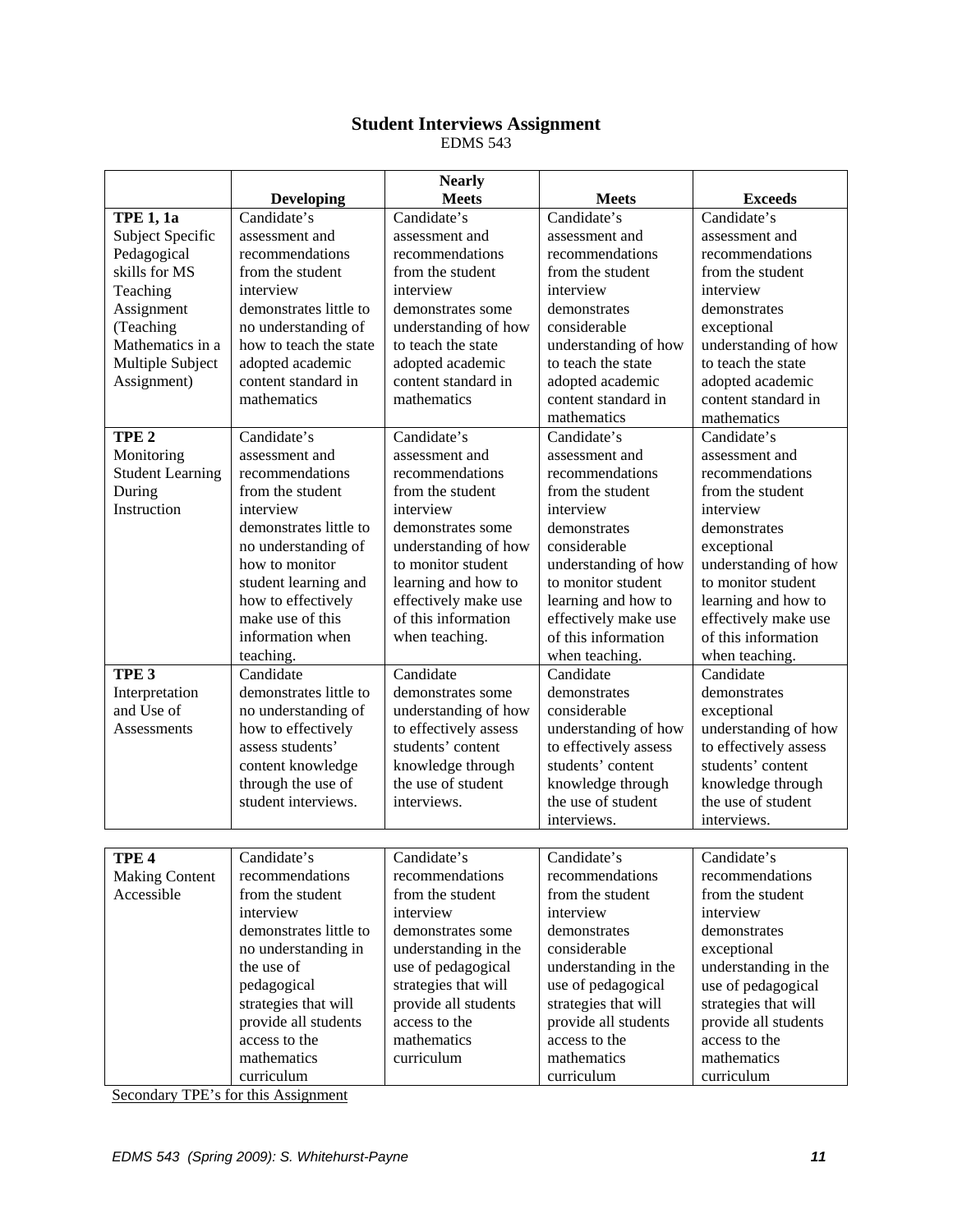- $\triangleright$  TPE 5 Student Engagement
- $\triangleright$  TPE 6, 6a, 6b Developmentally Appropriate Practices in Grades K-3 & Grades 4-8.
- $\triangleright$  TPE 8 Learning about Students and TPE 9 Instructional Planning